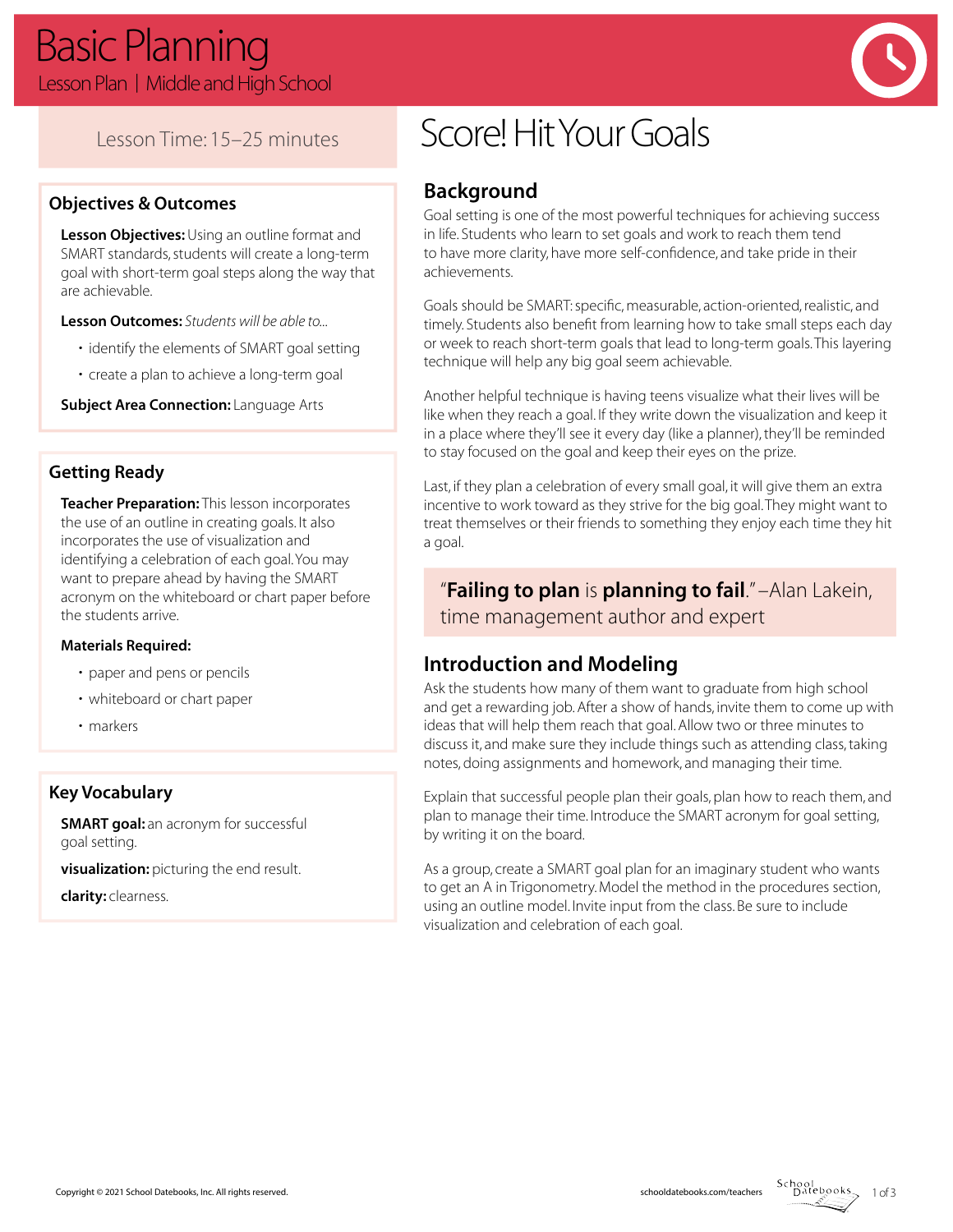## **Procedure**

- 1. Have students make a list of things that are important to them. They may focus on school or career.
- 2. After two or three minutes, have students circle the top three things on their list. Have them discuss with a partner why these things are important.
- 3. Students will choose one thing from the top three and create a goal. Write the goal on a new paper. Include how to measure it, and the time in which they want to achieve it.
- 4. Using an outline format, write two or three short-term goals that are steps to achieving the long-term goal.
- 5. Under each smaller goal, write actions to take to reach the goal and the time required. Add another subheading for an idea for a celebration.
- 6. Analyze the long-term and short-term goals. Do they meet the SMART standards?

## **Discussion Questions**

- Discuss with a partner what the hardest part of SMART is when it comes to goals and what makes it so hard.
- Discuss with a group why goals are important.
- How do short-term goals help you reach long-term goals?

## **Evaluation**

Students will write a short paragraph stating their long-term goal and why it is important to them. They will write down the visualization of themselves achieving the goal. They will include two or three related short-term goals. They will also include specific actions to celebrate each achievement along the way to the long-term goal.

## **Tips for Tailoring This Lesson**

## For Higher Grade Levels **For Lower Grade Levels**

- Create a digital presentation of their goals with graphic aids.
- Create goals for three life areas: personal, school, and career.

- Create a goal to reach within a month, such as completing all homework assignments.
- Create a timeline poster showing them reaching a long-term goal. Draw the successes along the way.